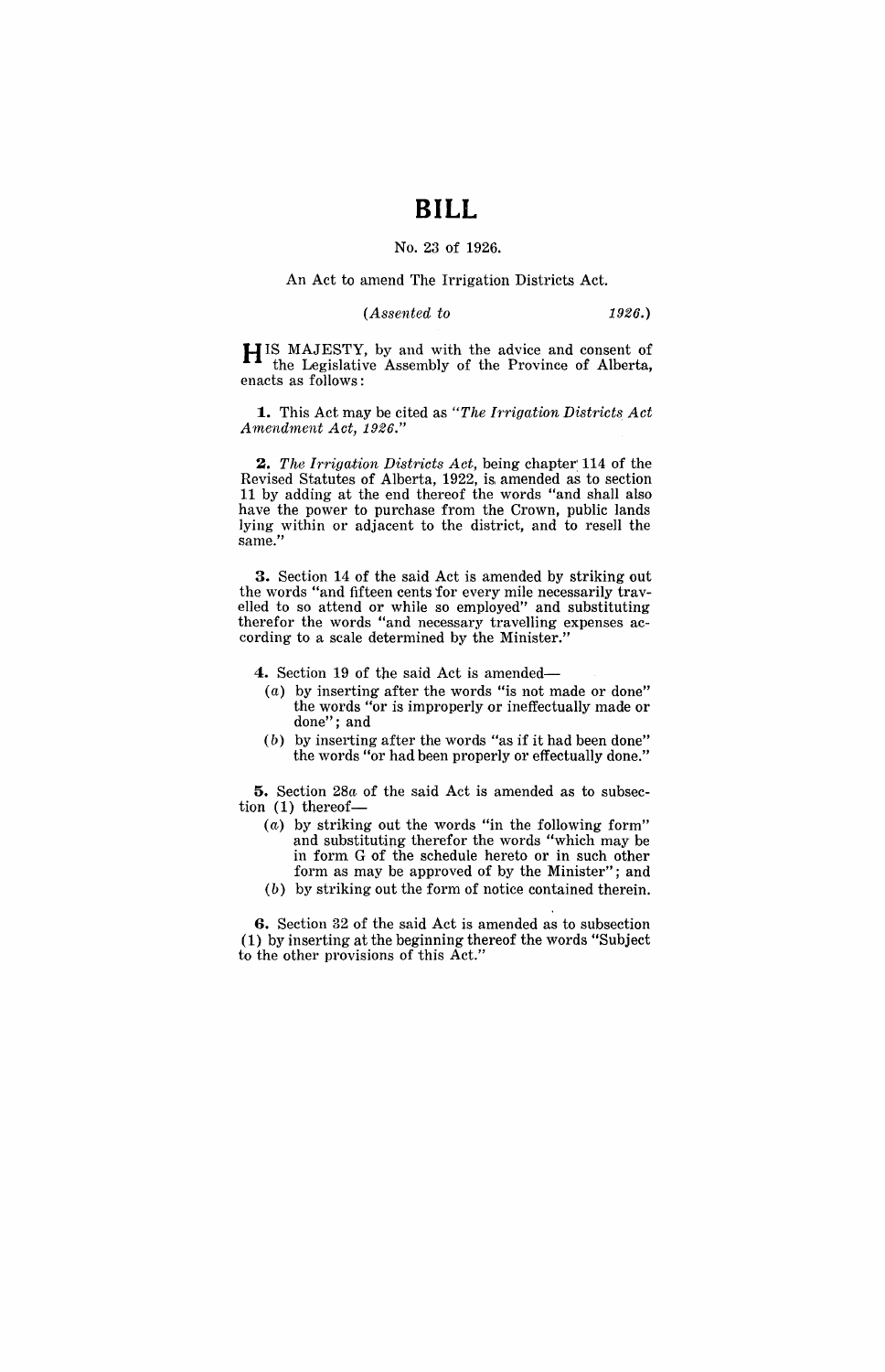**7.** Section 48 of the said Act is amended by striking out the words "(as imposed by the following section)" where they occur therein.

**8.** Section 143 of the said Act is amended by striking out subsection (1) thereof and substituting therefor the following:

 $"143$ .-(1) In the event of any rates remaining unpaid after the thirty-first day of December of the year for which the same are levied, there shall be added thereto by way of penalty, a sum equal to two and one-half per centum of the amount of rates remaining unpaid; and in the event of any rates or any part thereof remaining unpaid after the last day of March next following. there shall be added thereto by way of penalty an additional sum equal to two and onehalf per centum of the rates which at that date remain unpaid; and in the event of any rates or any part thereof remaining unpaid after the last day of June next following, there shall be added thereto by way of penalty an additional sum equal to five per centum of the rates which at that date remain unpaid; and in each succeeding year, there shall be added, at the same times, penalties computed in the same manner."

**9.** Section 153 of the said Act is hereby struck out and the following substituted therefor:

**153.** Such notice may be in the form set out in form H of the schedule hereto or in such other form as may be approved of by the Minister."

**10.** Section 155 of the said Act is amended by adding thereto as subsection (5) the following:

"( 5) Section 54 of *The Lcmd Titles Act* is hereby declared not to have at any time applied to any copy of any such adjudication."

**11.** Section 156 of the said Act is amended-

(a) by adding at the end of subsection (1) thereof the following proviso: "Provided, however, that any person interested in any such parcel of land who desires to pay the rates due in respect of such land as shown by the rate enforcement return, may do so at any time prior to the land being offered for sale at public auction, on condition that he pays in addition thereto all costs in connection with rate enforcement and sale proceedings and all expenses of re-transfer of the land, and upon payment of such amount, the treasurer shall notify the Registrar of the proper Land Titles Office to cancel the certificate of title issued in the name of the district, and to revive the certificate of title which was operative prior to the issue of a certificate of title to the board, .and the land shall be subject to the same mortgages, charges and encumbrances to which it was subject prior to the confirmation of the said return"; and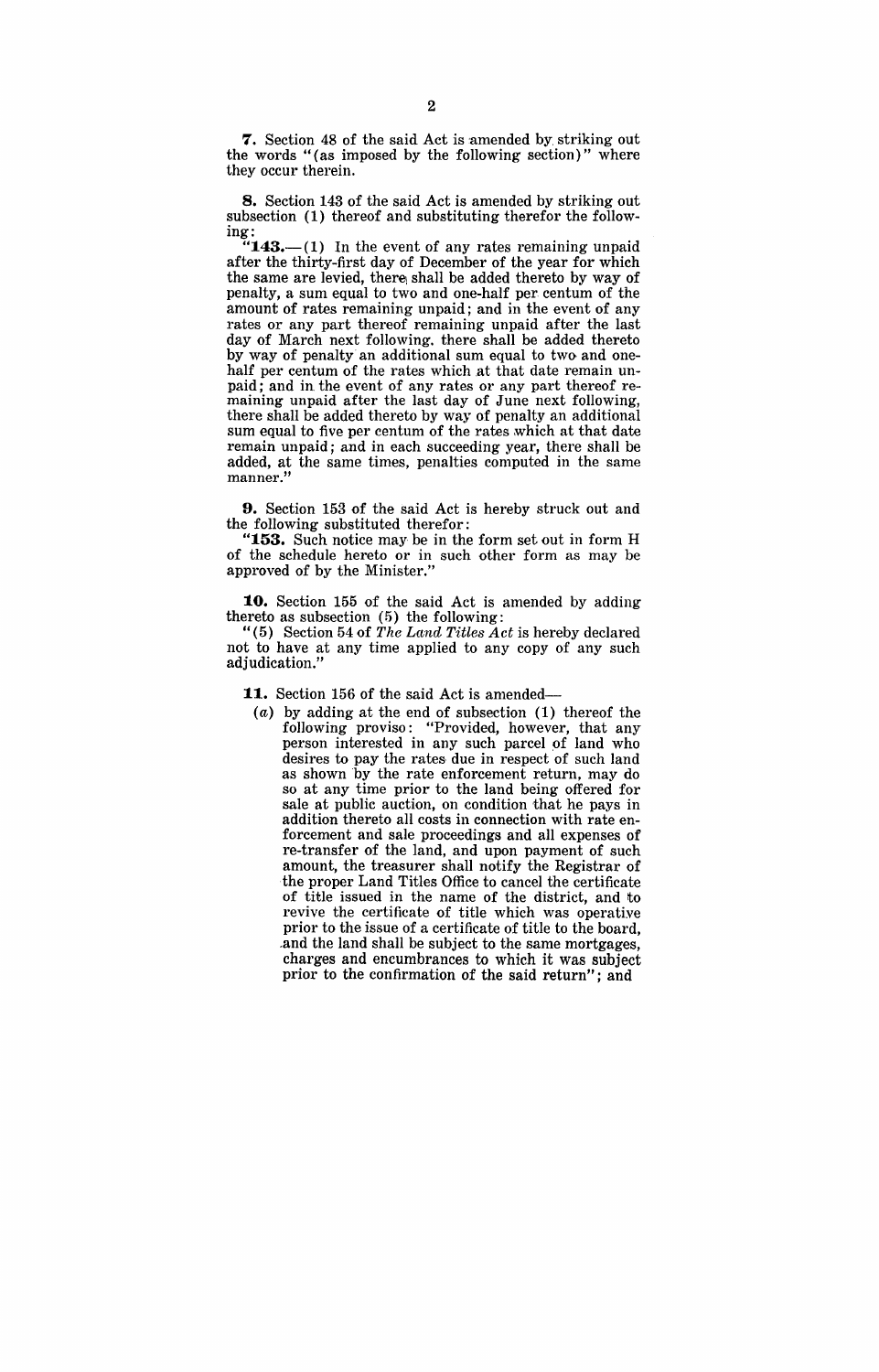(b) by adding thereto as subsection (5) the following: " (5) No treasurer or other person offering lands for sale under the provisions of this Act shall be required to obtain an auctioneer's license for the purpose of the sale."

**12.** Section 159 of the said Act is hereby struck out.

**13.** Section 177 is added to'the said Act as follows:

**"177.** When any act or thing under the provisions of this Act directed to be done within a limited time is not so done or is improperly or ineffectually done then anything actually done prior to such omission or improper or ineffectual act shall not be thereby vitiated, but shall remain in full effect and the council either prior or subsequently to such omission or improper or ineffectual act may extend the time for completing or perfecting any such act or thing, which, when completed or perfected, shall have the same effect as if done strictly in accordance with the provisions of this 'Act."

**14.** The schedule to the said Act is amended by adding thereto form G as follows:

#### "FORM G.

### "NOTICE.

#### <sup>"</sup>(Section 28a).

"Notice is hereby given that a meeting of the water users of, ..... ' ....... , ..... Irrigation District will be held at ............... ( *descl"iption of place)* on the ........... . (hem ftllin *the day in January on which it is intended to (here fill in the day in January on which it is intended to hold the meeting)* day of January, A.D. 19... at......... o'clock ........... for the purpose of receiving the auditor's report of the finances of the district up to the preceding 31st day of December, and for the purpose of receiving the reporis of ihe manager, secretary-treasurer, and trustees of

the district.<br>"Take notice further, that nominations for.. "Take notice further, that nominations for ............ . places on the board of trustees of the district will be received by the secretary at the said meeting and for one week thereafter. The nominations must be in the form prescribed by The Irrigation Districts Act, and forms may be obtained from the secretary at the said meeting. *(If more than one racancy is to be filled, set forth here particulars of each, and direct that nominations must be received separately for each*  $vacancy.$ )

"Dated at. ................. this .............. day of .......................... 19, ...

*"Secretwry,"*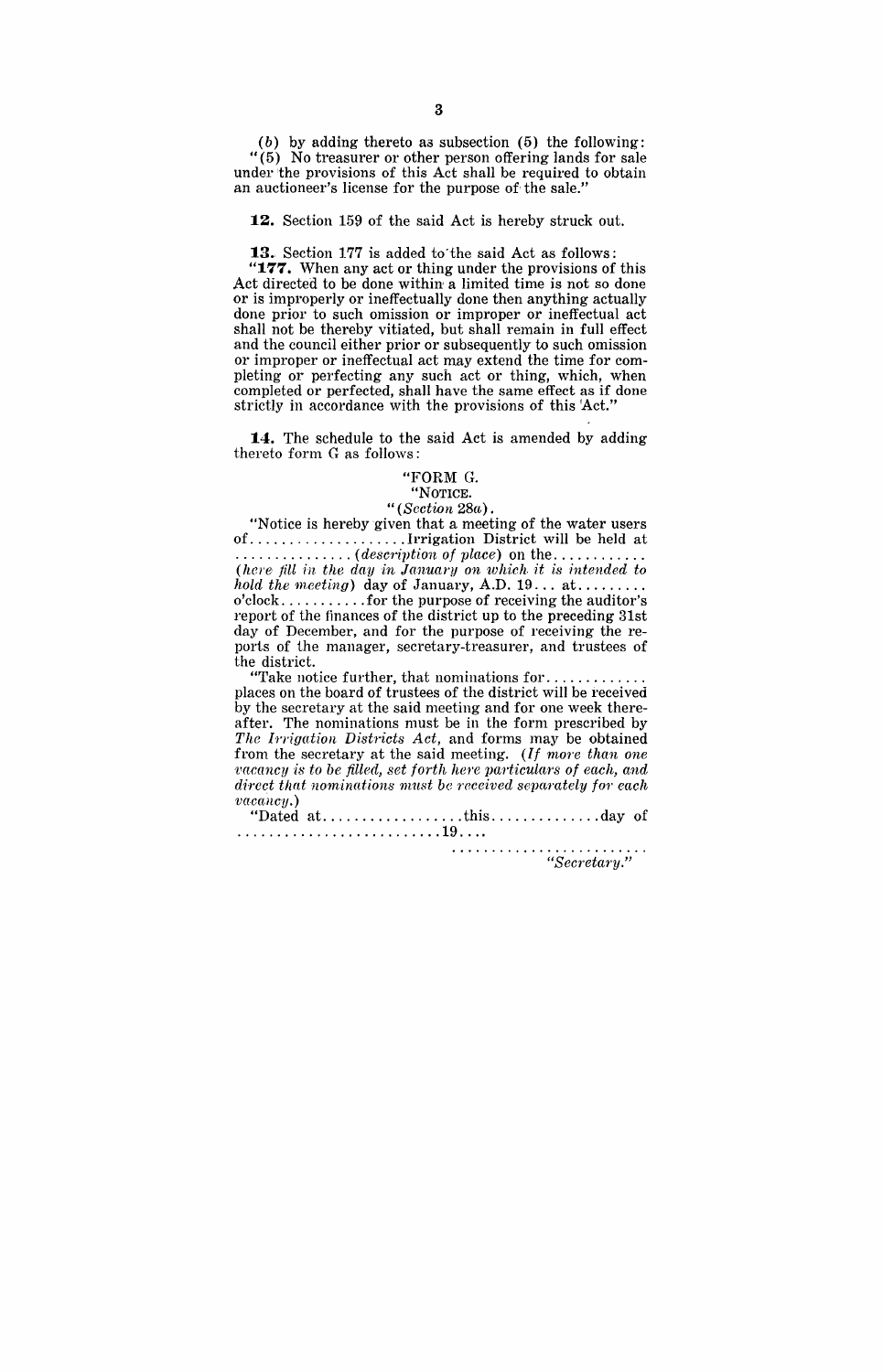**14.** The schedule to the said Act is further amended by adding thereto form H as follows:

#### "FORM H. "NOTICE.

#### *"(Section 153.)*

"In the matter of the Court of Confirmation of the irrigation rates enforcement return of the ................... . Irrigation District.

rigation District.<br>"Take notice that His Honour Judge................... judge of the District Court of the District of ............ . will at a sitting of the Court at. ..................... on ................. the ............. day of ............. . 19 ... at the hour of ......... o'clock in the ......... noon, or so soon thereafter as the application can be heard, confirm the irrigation rates enforcement return of the ....... of so soon thereared as the application can be heard, con-<br>firm the irrigation rates enforcement return of the ........

"And further take notice that you appear to be interested in .............. of Section ......... , Township ........ , Range: ........... , west of the ......... Meridian, in the Province of Alberta, and that the irrigation rates outstanding against the said lands are as follows: Current  $\frac{1}{2}$ .......

Arrears \$ ..............<br>"And that in default of payment of the said arrears of rates before the said.............day of ...............19.... the said lands will be included in the rates enforcement return; and that unless all arrears of rates and costs and expenses lawfully incurred are paid before that day, the lands will become the property of the board of trustees of the said district under the provisions of *The Irrigation Districts Act."* 

**15.** This Act shall come into force on the ............. . dayof .......................... 19 .. .